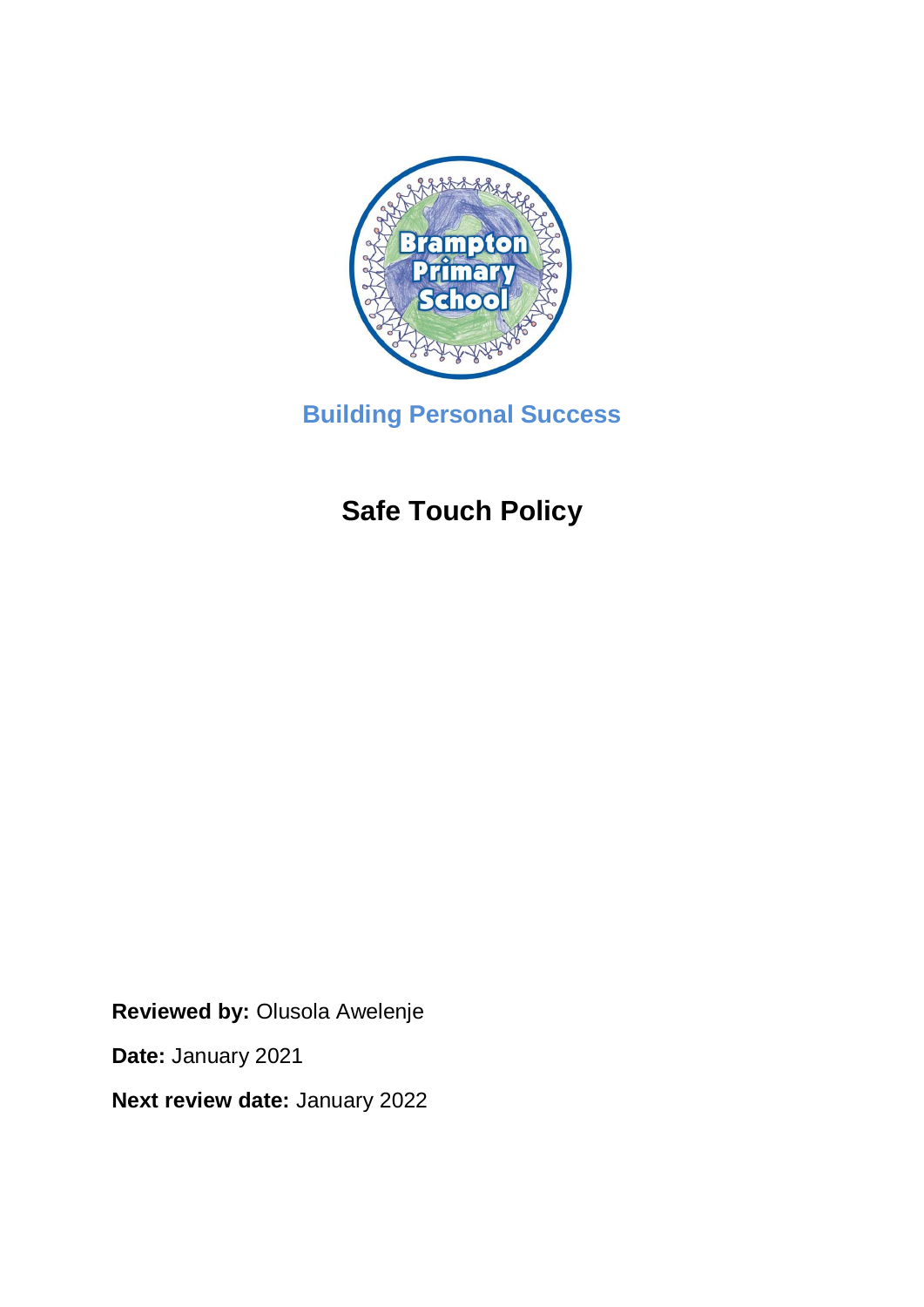# **INTRODUCTION**

These guidelines outline the principles for physical touch between staff members and pupils at Brampton Primary School. All staff, visitors and volunteers at school are expected to follow these guidelines.

Research has recognised that physical touch is incredibly important for a child's development. Touch is essential in order to provide sensitive, good quality care and support natural interactions and is part of the development, emotional wellbeing, care and education of pupils. Touch is the earliest sensory system to become functional and is the foundation for all other sensory systems. Positive touch is beneficial for both psychological and physiologically development.

Psychologically, touch can be calming and relaxing and is vital for emotional wellbeing. Physiologically, touch facilitates the growth of the body's cells and the development of the brain and nervous system.

However, in the current social climate there is a tendency to associate touch with intimacy and sexuality. Safeguarding children from inappropriate physical interactions is crucial but it is also essential to recognise that the use of positive, appropriate touch is incredibly important for a child's wellbeing, sensory regulation and emotional security.

# **Guideline on the use of physical touch**

The guideline below describes the school's procedures on the use of appropriate physical touch.

# **Purposes of touch**

Staff at Brampton Primary School routinely engage in the physical touch with pupils for the following reasons:

- To aid and develop communication touch cues, physical prompts, intensive interaction and to make social interactions;
- To offer physical support and guidance- help with mobility, moving and handling, guiding pupils into rooms;
- To offer reassurance and support comforting distressed or upset pupils, communicating warmth, comfort and reassurance and to develop positive emotions;
- Physical prompting and support- gestural and physical prompts during learning activities such as hand over hand or hand under hand support;
- To support pupils with personal care routines;
- Protection- from other students or from themselves (for example self-harming or absconding), including restraint and physical intervention;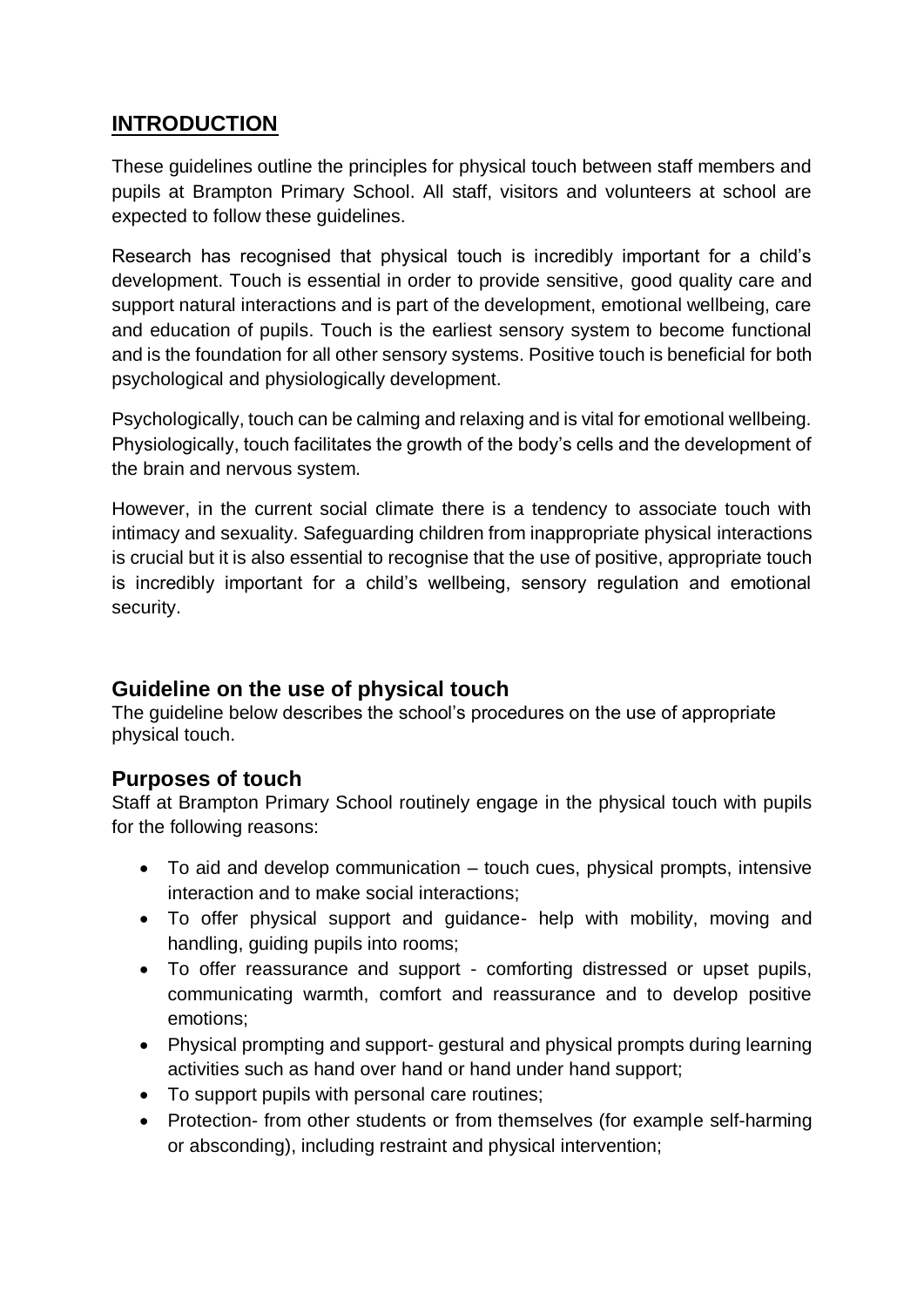- To carry out therapy programmes- physiotherapy, occupational therapy, rebound therapy, swimming, horse riding, following programmes and advice;
- Responding to pupils' physical contact;
- Giving rewards such as high fives, fist pumps or a pat on the back.

## **General Principles and Guidelines**

Staff need to have a clear idea of why they are using physical touch with pupils. Staff should not be touching pupils for the sake of it or because it is easier or save time. Discuss the use of touch with colleagues if you are unsure.

Where appropriate, have consent from the pupil who is involved in the use of touch. Always explain to the pupil what you are doing and why.

Be prepared to openly discuss and explain why you are using physical touch with pupils.

Staff should be sensitive to signals (non-verbal and verbal) that indicate that a child dislikes touch. For example, a child may pull away or make negative facial expressions.

Be aware that some pupils may provoke a physical intervention situation in order to gain physical contact.

Have a sensitive awareness that students with physical need support to touch and interact in ways that happen naturally with their peers.

Staffs also need to consider the influences of race, gender, age, sexual identity and disability:

- Gender difference may make someone feel uncomfortable;
- A child's personal history may distort the understanding of a 'safe' adult;
- Pupils from ethnic minority backgrounds may be used to different types of touch;
- Pupils with multisensory impairments may be startled by touch;
- Pupils with sensory integration difficulties may interpret touch differently to others:
- It is important for staff to familiarise themselves with the needs of different pupils and to ask advice if they are unsure.